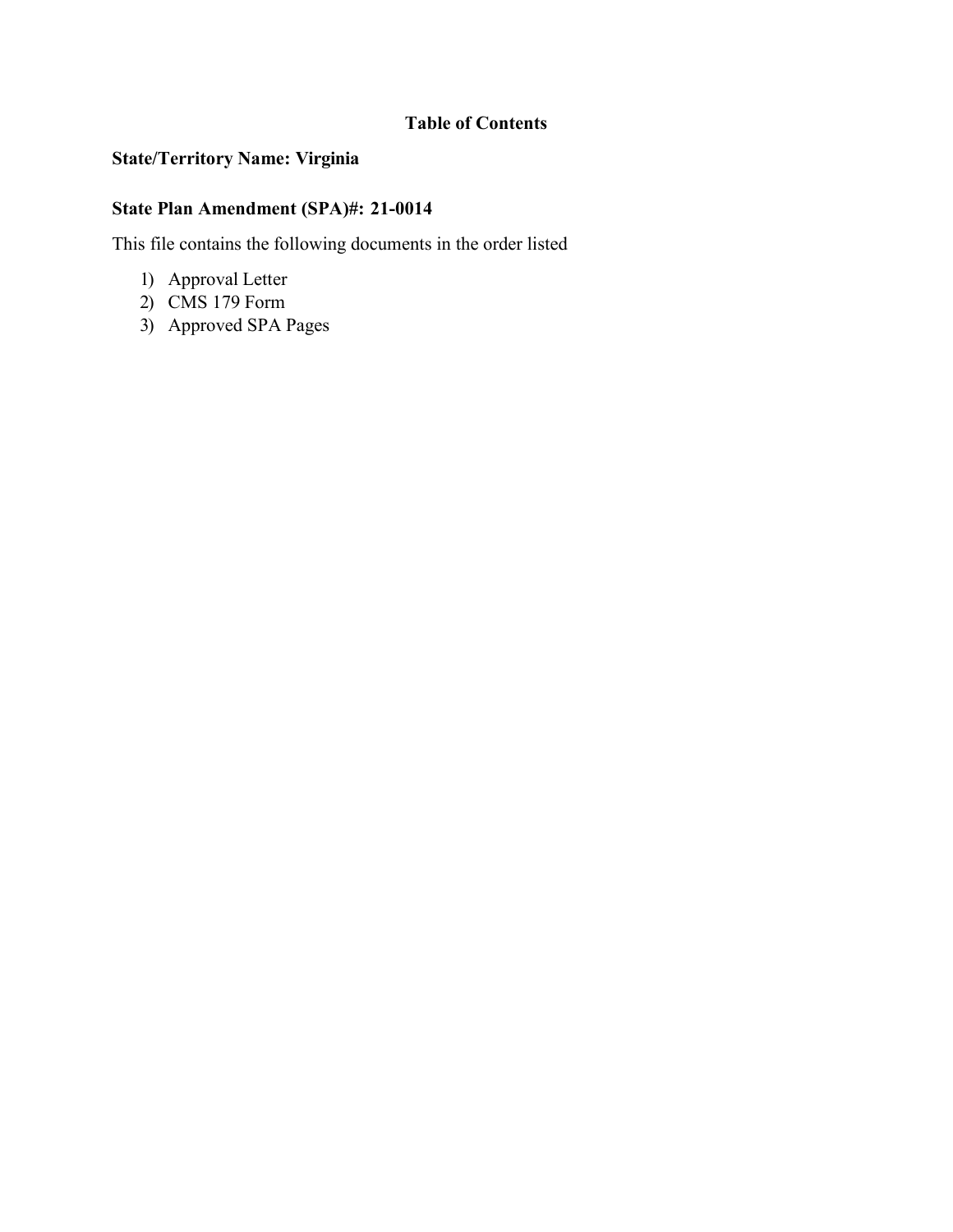DEPARTMENT OF HEALTH & HUMAN SERVICES Centers for Medicare & Medicaid Services 7500 Security Boulevard, Mail Stop S2-14-26 Baltimore, Maryland 21244-1850



# **Center for Medicaid and CHIP Services Disabled and Elderly Health ProgramsGroup**

August 18, 2021

Ms. Karen Kimsey State Medicaid Director, Virginia Department of Medical Assistance Services 600 East Broad Street, #1300 Richmond VA 23219

Dear Ms. Kimsey,

The CMS Division of Pharmacy team has reviewed Virginia's State Plan Amendment (SPA) 21- 0014 received in the CMS Medicaid & CHIP Operations Group on June 14, 2021. This SPA proposes to allow for 12-Month Contraception Dispensing and Participation in the National Medicaid Pooling Initiative (NMPI).

Based on the information provided and consistent with the regulations at 42 CFR 430.20, we are pleased to inform you that VA-21-0014 is approved with an effective date of July 1, 2021. We are attaching a copy of the signed CMS-179 form, as well as the pages approved for incorporation into Virginia's state plan.

If you have any questions regarding this request, please contact Michael Forman at 410-786-2666 or [michael.forman@cms.hhs.gov.](mailto:michael.forman@cms.hhs.gov)

Sincerely,

John M. Coster -S Digitally signed by John M. Coster -S Date: 2021.08.18 16:35:32 -04'00'

John M. Coster, Ph.D., R.Ph. **Director** Division of Pharmacy

Cc: Daniel Carey, MD, Virginia Secretary of Health and Human Services Emily McClellan, Virginia Department of Medical Assistance Services Mary Ann McNeil, Virginia Department of Medical Assistance Services Janetta Emmelhainz, Virginia Department of Medical Assistance Services Margaret H. Kosherzenko, CMS, Medicaid & CHIP Operations Group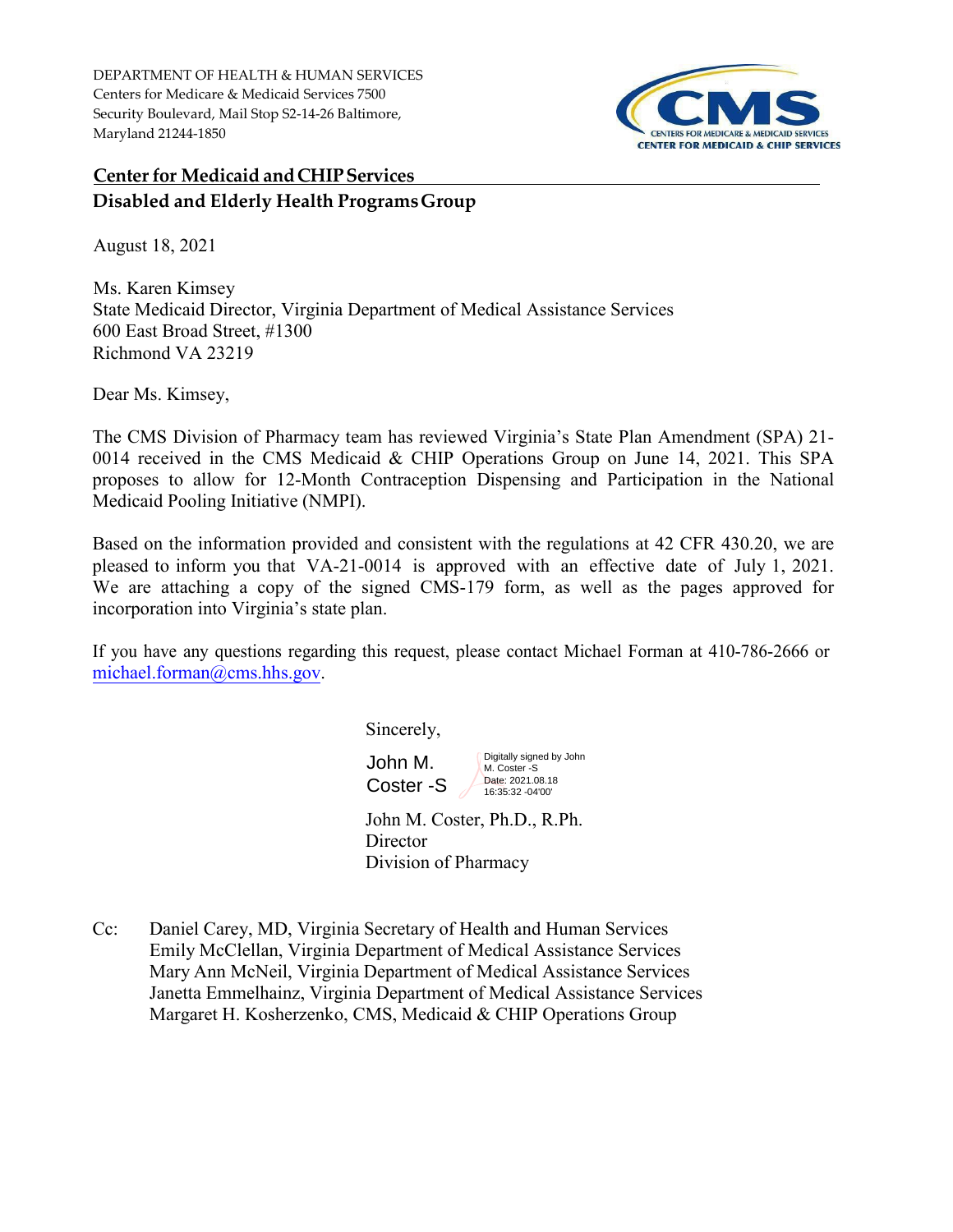| <b>TRANSMITTAL AND NOTICE OF APPROVAL OF</b><br><b>STATE PLAN MATERIAL</b><br><b>FOR: CENTERS FOR MEDICARE &amp; MEDICAID SERVICES</b>                                | 2. STATE<br>1. TRANSMITTAL NUMBER<br>2<br>1<br>$\bf{0}$<br> 4<br>Virginia<br>3. PROGRAM IDENTIFICATION: TITLE XIX OF THE SOCIAL<br>SECURITY ACT (MEDICAID) |
|-----------------------------------------------------------------------------------------------------------------------------------------------------------------------|------------------------------------------------------------------------------------------------------------------------------------------------------------|
| TO: REGIONAL ADMINISTRATOR<br>CENTERS FOR MEDICARE & MEDICAID SERVICES<br>DEPARTMENT OF HEALTH AND HUMAN SERVICES                                                     | 4. PROPOSED EFFECTIVE DATE<br>7/1/2021                                                                                                                     |
| 5. TYPE OF PLAN MATERIAL (Check One)                                                                                                                                  |                                                                                                                                                            |
| <b>NEW STATE PLAN</b><br>AMENDMENT TO BE CONSIDERED ASNEW PLAN<br>IX I<br>AMENDMENT                                                                                   |                                                                                                                                                            |
| COMPLETE BLOCKS 6 THRU 10 IF THIS IS AN AMENDMENT (Separate transmittal for each amendment)<br>7. FEDERAL BUDGET IMPACT<br>6. FEDERAL STATUTE/REGULATION CITATION     |                                                                                                                                                            |
| 42 CFR 440                                                                                                                                                            | $$ \frac{332,324}{ }$<br>a. FFY 2021<br>$\sqrt{(6,375,320)}$<br>b. FFY 2022                                                                                |
| 8. PAGE NUMBER OF THE PLAN SECTION OR ATTACHMENT                                                                                                                      | 9. PAGE NUMBER OF THE SUPERSEDED PLAN SECTION<br>OR ATTACHMENT (If Applicable)                                                                             |
| Attachment 3.1A&B Supplement 1, pages 20, 21, and 22                                                                                                                  | Same as box #8.                                                                                                                                            |
| 10. SUBJECT OF AMENDMENT                                                                                                                                              |                                                                                                                                                            |
| 12-Month Contraception and Participation in the National Rebate Pool                                                                                                  |                                                                                                                                                            |
| 11. GOVERNOR'S REVIEW (Check One)<br>GOVERNOR'S OFFICE REPORTED NO COMMENT<br>COMMENTS OF GOVERNOR'S OFFICE ENCLOSED<br>NO REPLY RECEIVED WITHIN 45 DAYS OF SUBMITTAL | OTHER, AS SPECIFIED<br>$ \mathsf{X} $<br>Secretary of Health and Human Resources                                                                           |
| 12. SIGNATURE OF STATE AGENCY OFFICIAL                                                                                                                                | 16. RETURN TO                                                                                                                                              |
| arenfrimser                                                                                                                                                           |                                                                                                                                                            |
| 13. TYPED NAME<br>Karen Kimsey<br>14. TITLE<br><b>Director</b><br>15. DATE SUBMITTED<br>6/14/2021                                                                     | Dept. of Medical Assistance Services<br>600 East Broad Street, #1300<br>Richmond VA 23219<br>Attn: Regulatory Coordinator                                  |
| FOR REGIONAL OFFICE USE ONLY                                                                                                                                          |                                                                                                                                                            |
| 17. DATE RECEIVED<br>June 14, 2021                                                                                                                                    | 18. DATE APPROVED<br>August 18, 2021                                                                                                                       |
| PLAN APPROVED - ONE COPY ATTACHED                                                                                                                                     |                                                                                                                                                            |
| 19. EFFECTIVE DATE OF APPROVED MATERIAL<br>July 1, 2021                                                                                                               | 20. SIGNATURE OF REGIONAL OFFICIAL John M.<br>Digitally signed by John<br>M. Coster -S<br>Date: 2021.08.18<br>Coster -S<br>17:04:35 -04'00'                |
| 21. TYPED NAME<br>John M. Coster, Ph.D., R.Ph                                                                                                                         | 22. TITLE<br>Director, Division of Pharmacy                                                                                                                |
| 23. REMARKS                                                                                                                                                           |                                                                                                                                                            |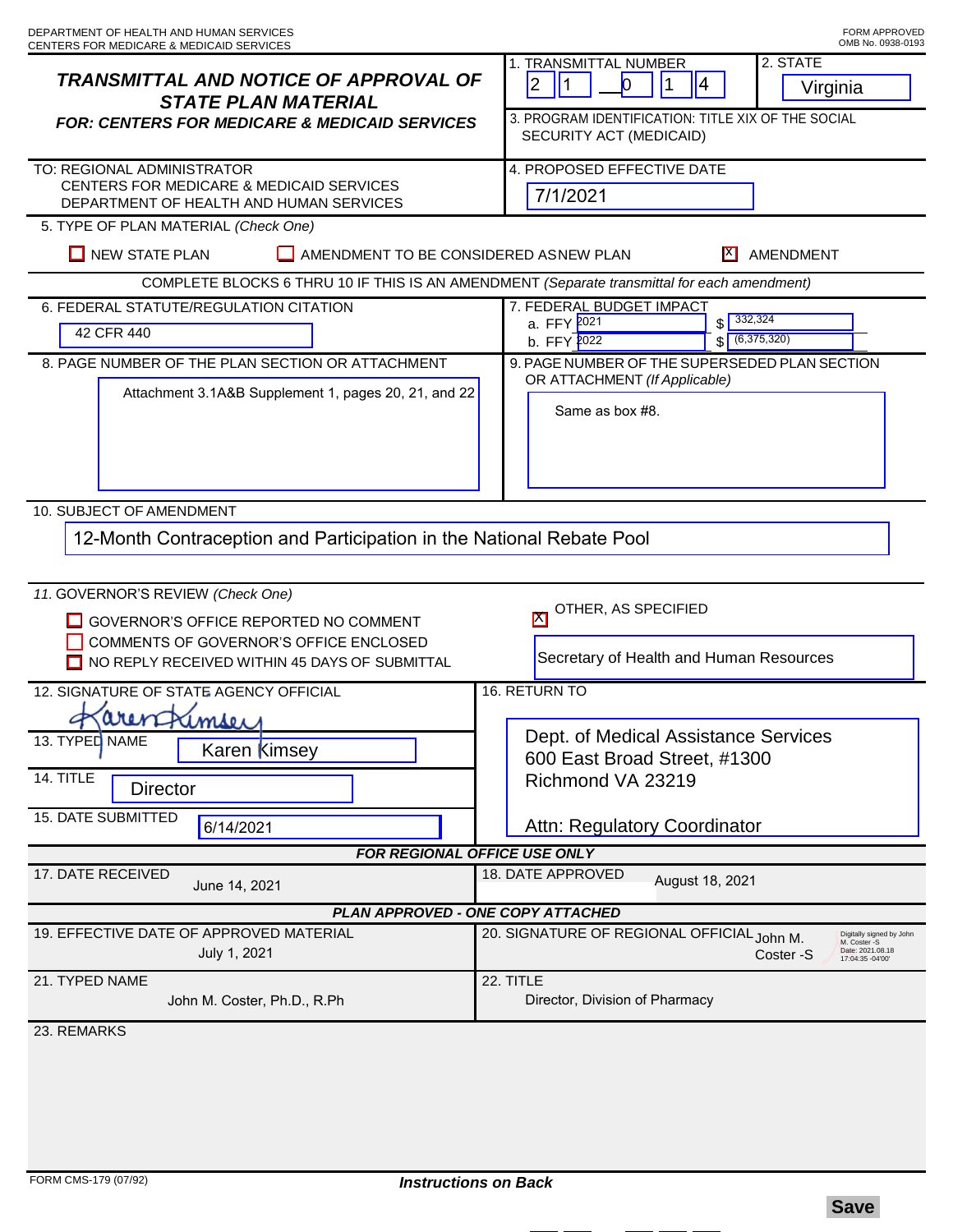## **STATE PLAN UNDER TITLE XIX OF THE SOCIAL SECURITY ACT**

### State of VIRGINIA

AMOUNT, DURATION, AND SCOPE OF MEDICAL AND REMEDIAL CARE AND SERVICES PROVIDED TO THE CATEGORICALLY NEEDY and MEDICALLY NEEDY

#### 12. Prescribed drugs, dentures, and prosthetic devices; and eyeglasses prescribed by a physician skilled in diseases of the eye or by an optometrist.

- A. Prescribed drugs.
	- 1. Drugs for which Federal Financial Participation is not available, pursuant to the requirements of §1927 of the Social Security Act (OBRA '90 §4401), shall not be covered.
	- 2. Non-legend drugs shall be covered by Medicaid in the following situations:
		- a. Insulin, syringes, and needles for diabetic patients;
		- b. Diabetic test strips for Medicaid recipients under 21 years of age;
		- c. Family planning supplies;
		- d. Designated categories of non-legend drugs for Medicaid recipients in nursing homes;
		- e. Designated drugs prescribed by a licensed prescriber to be used as less expensive therapeutic alternatives to covered legend drugs.
	- 3. Contraceptives may be covered for up to a 12-month supply.
	- 4. Select maintenance legend and non-legend drugs may be covered for a maximum of a 90-day supply per prescription per patient after two 34-day or shorter duration fills. The drugs or classes of drugs identified in Supplement 5 to Attachment 3.1 A&B and all othercovered drugs are covered for a maximum of a 34-day supply per prescription. FDA- approveddrug therapies and agents for weight loss, when preauthorized, will be covered for recipients who meet the strict disability standards for obesity established by Social Security Administrationin effect on April 7, 1999, and whose condition is certified as life threatening, consistent with the Department of Medical Assistance Services' medical necessity requirements, by the treatingphysician.
	- 5. Prescriptions for Medicaid recipients for multiple source drugs subject to 42 CFR 447.332 shall be filled with generic drug products unless the physician or other practitionerso licensed and certified to prescribe drugs certifies in his own handwriting "brand necessary" for the prescription to be dispensed as written or unless the drug class is subject to the Preferred Drug List.

Approval Date 8-18-21 Effective Date 7-1-2021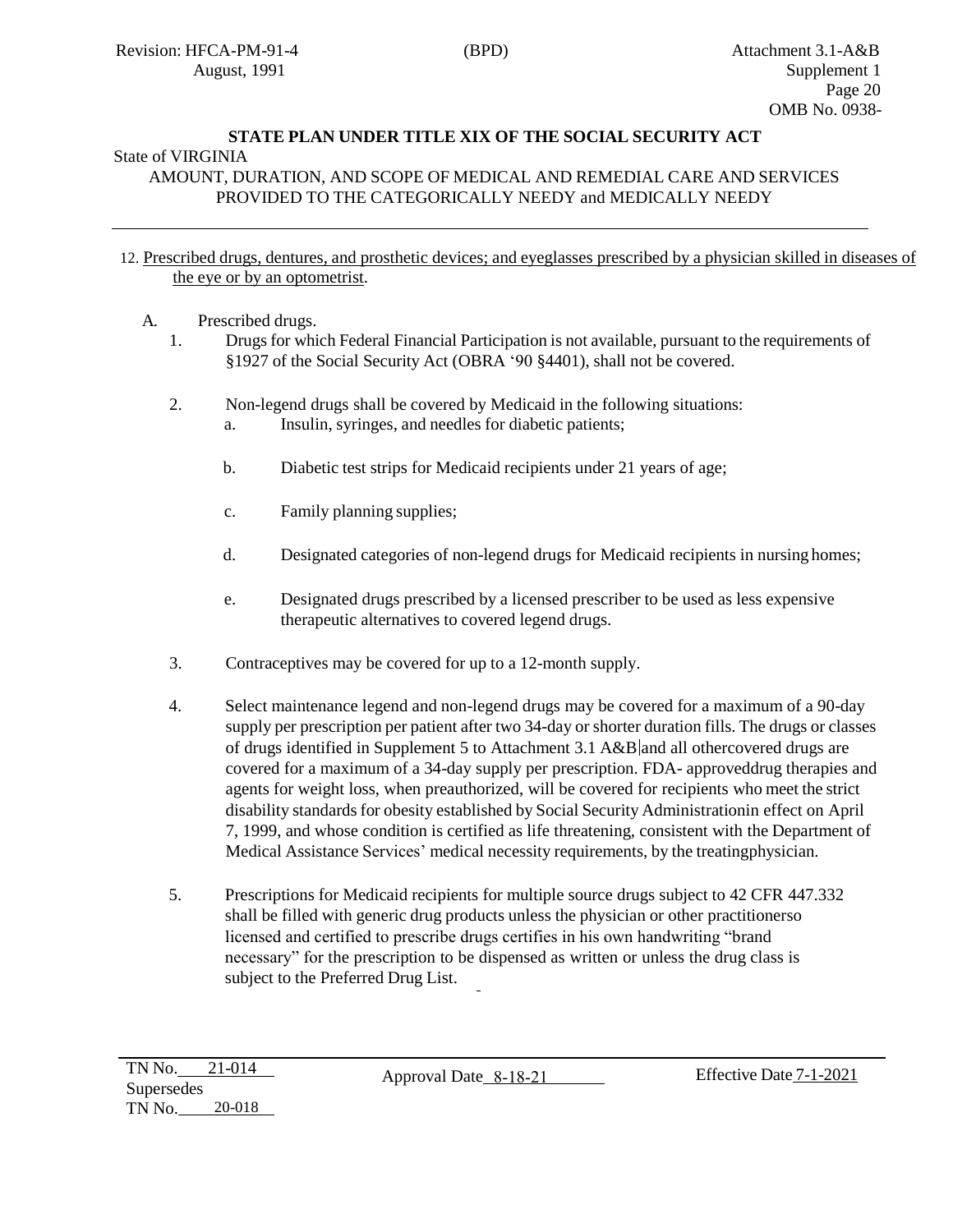### August, 1991

### **STATE PLAN UNDER TITLE XIX OF THE SOCIAL SECURITY ACT** State of VIRGINIA

#### AMOUNT, DURATION, AND SCOPE OF MEDICAL AND REMEDIAL CARE AND SERVICES PROVIDED TO THE CATEGORICALLY NEEDY and MEDICALLY NEEDY

- 6. New drugs shall be covered pursuant to the Social Security Act of §1927(d) (OBRA '90 §4401).
- 7. The number of refills shall be limited pursuant to the Drug Control Act, Code of Virginia Title 54.1, §54.1-3411.
- 8. Drug Prior Authorization.
	- a. Definitions. The following words and terms, when used in these regulations, shall have the following meaning, unless the context clearly indicates otherwise:

"Clinical data" means drug monographs as well as any pertinent clinical studies, including peer review literature.

"Complex drug regimen" means treatment or course of therapy that typically includes multiple medications, co-morbidities and or caregivers.

"Department" means the Department of Medical Assistance Services.

"Drug" shall have the same meaning, unless the context otherwise dictates or the Board otherwise provides by regulation, as provided in the Drug Control Act (§54.1-3400 et seq.).

"Drug Utilization Review" means the process for the retrospective and prospective review and approval of drug use based on criteria and standards employed by the agency to evaluate the medical necessity of reimbursing for covered outpatient drugs.

"Emergency supply" means 72-hour supplies of the prescribed medication that is dispensed if the prescriber cannot readily obtain authorization, or if the physician is not available to consult with the pharmacist, including after hours, weekends, holidays and the pharmacist, in his professional judgment consistent with current standards of practice, feels that the patient's health would be compromised without the benefit of the drug, or other criteria defined by theP & T Committee and DMAS.

"Non-preferred drugs" means those drugs that were reviewed by the Pharmacy and Therapeutics Committee and not included on the preferred drug list. Non-preferred drugsmay be prescribed but require prior authorization prior to dispensing to the patient.

"Pharmacy and Therapeutics Committee (P&T Committee)" or "Committee" means the Committee formulated to review therapeutic classes, conduct clinical